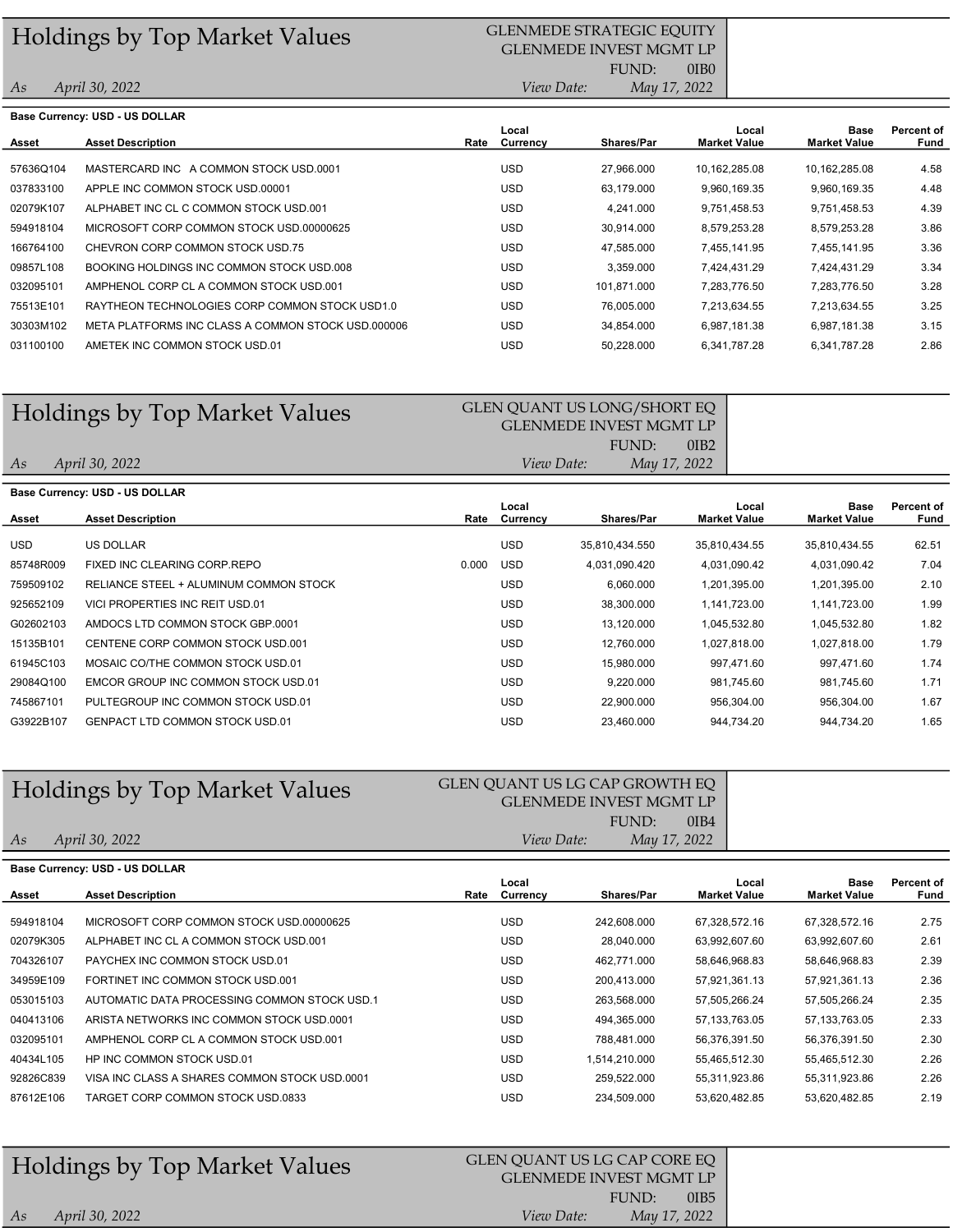| Base Currency: USD - US DOLLAR |                                            |      |                   |                   |                              |                             |                    |  |
|--------------------------------|--------------------------------------------|------|-------------------|-------------------|------------------------------|-----------------------------|--------------------|--|
| Asset                          | <b>Asset Description</b>                   | Rate | Local<br>Currency | <b>Shares/Par</b> | Local<br><b>Market Value</b> | Base<br><b>Market Value</b> | Percent of<br>Fund |  |
|                                |                                            |      |                   |                   |                              |                             |                    |  |
| G02602103                      | AMDOCS LTD COMMON STOCK GBP.0001           |      | <b>USD</b>        | 295.041.000       | 23,511,817.29                | 23,511,817.29               | 1.96               |  |
| 40434L105                      | HP INC COMMON STOCK USD.01                 |      | <b>USD</b>        | 641.344.000       | 23.492.430.72                | 23,492,430.72               | 1.96               |  |
| 87612E106                      | TARGET CORP COMMON STOCK USD.0833          |      | <b>USD</b>        | 101.274.000       | 23.156.300.10                | 23,156,300.10               | 1.93               |  |
| 031162100                      | AMGEN INC COMMON STOCK USD 0001            |      | <b>USD</b>        | 94,646.000        | 22,070,500.74                | 22,070,500.74               | 1.84               |  |
| 594918104                      | MICROSOFT CORP COMMON STOCK USD.00000625   |      | <b>USD</b>        | 79.167.000        | 21.970.425.84                | 21,970,425.84               | 1.83               |  |
| 670346105                      | NUCOR CORP COMMON STOCK USD.4              |      | <b>USD</b>        | 138.865.000       | 21.493.524.70                | 21.493.524.70               | 1.79               |  |
| 871607107                      | SYNOPSYS INC COMMON STOCK USD.01           |      | <b>USD</b>        | 74,920.000        | 21,486,306.80                | 21,486,306.80               | 1.79               |  |
| 05722G100                      | BAKER HUGHES CO COMMON STOCK USD 0001      |      | <b>USD</b>        | 691.217.000       | 21,441,551.34                | 21,441,551.34               | 1.79               |  |
| 7591EP100                      | REGIONS FINANCIAL CORP COMMON STOCK USD.01 |      | <b>USD</b>        | 990.292.000       | 20,518,850.24                | 20.518.850.24               | 1.71               |  |
| 02079K305                      | ALPHABET INC CL A COMMON STOCK USD 001     |      | <b>USD</b>        | 8,732.000         | 19,928,083.08                | 19,928,083.08               | 1.66               |  |
|                                |                                            |      |                   |                   |                              |                             |                    |  |

# Holdings by Top Market Values GLENMEDE SMALL CAP EQUITY

#### 0IB6 GLENMEDE INVEST MGMT LP FUND: April 30, 2022 View Date: May 17, 2022

# As

As

| <b>Base Currency: USD - US DOLLAR</b>           |                          |            |                |                   |                     |                     |  |  |  |  |
|-------------------------------------------------|--------------------------|------------|----------------|-------------------|---------------------|---------------------|--|--|--|--|
|                                                 |                          | Local      |                | Local             | Base                | Percent of<br>Fund  |  |  |  |  |
|                                                 |                          |            |                |                   |                     |                     |  |  |  |  |
| OVINTIV INC COMMON STOCK                        |                          | <b>USD</b> | 598.205.000    | 30.622.113.95     | 30.622.113.95       | 2.15                |  |  |  |  |
| <b>HOSTESS BRANDS INC COMMON STOCK USD.0001</b> |                          | <b>USD</b> | 1,141,102.000  | 25,891,604.38     | 25,891,604.38       | 1.82                |  |  |  |  |
| CNX RESOURCES CORP COMMON STOCK USD.01          |                          | <b>USD</b> | 1.235.376.000  | 25,386,976.80     | 25,386,976.80       | 1.79                |  |  |  |  |
| FIXED INC CLEARING CORP.REPO                    | 0.000                    | <b>USD</b> | 25,048,891.030 | 25,048,891.03     | 25,048,891.03       | 1.76                |  |  |  |  |
| BOYD GAMING CORP COMMON STOCK USD 01            |                          | <b>USD</b> | 395,097.000    | 23,934,976.26     | 23,934,976.26       | 1.68                |  |  |  |  |
| EVOLENT HEALTH INC A COMMON STOCK USD.01        |                          | <b>USD</b> | 854.681.000    | 23,520,821.12     | 23,520,821.12       | 1.65                |  |  |  |  |
| UNIVAR SOLUTIONS INC COMMON STOCK USD.01        |                          | <b>USD</b> | 757.788.000    | 22,066,786.56     | 22,066,786.56       | 1.55                |  |  |  |  |
| BEACON ROOFING SUPPLY INC COMMON STOCK USD 01   |                          | <b>USD</b> | 357.780.000    | 21.334.421.40     | 21,334,421.40       | 1.50                |  |  |  |  |
| ASGN INC COMMON STOCK USD.01                    |                          | <b>USD</b> | 180.037.000    | 20,425,197.65     | 20,425,197.65       | 1.44                |  |  |  |  |
| VALVOLINE INC COMMON STOCK USD.01               |                          | <b>USD</b> | 672,025.000    | 20,315,315.75     | 20,315,315.75       | 1.43                |  |  |  |  |
|                                                 | <b>Asset Description</b> | Rate       | Currency       | <b>Shares/Par</b> | <b>Market Value</b> | <b>Market Value</b> |  |  |  |  |

# Holdings by Top Market Values

| dings by Top Market Values | <b>GLENMEDE OUANT INTL EO PORT</b> |  |  |  |  |  |
|----------------------------|------------------------------------|--|--|--|--|--|
|                            | <b>GLENMEDE</b>                    |  |  |  |  |  |
|                            | 0 <sub>IB7</sub><br>FUND:          |  |  |  |  |  |
| April 30, 2022             | May 17, 2022<br>View Date:         |  |  |  |  |  |

|           | <b>Base Currency: USD - US DOLLAR</b>          |      |                   |                   |                              |                             |                    |
|-----------|------------------------------------------------|------|-------------------|-------------------|------------------------------|-----------------------------|--------------------|
| Asset     | <b>Asset Description</b>                       | Rate | Local<br>Currency | <b>Shares/Par</b> | Local<br><b>Market Value</b> | Base<br><b>Market Value</b> | Percent of<br>Fund |
| 416343002 | CAPGEMINI SE COMMON STOCK EUR8.0               |      | <b>EUR</b>        | 4.251.000         | 833.621.10                   | 879.428.79                  | 3.09               |
| 566935904 | REPSOL SA COMMON STOCK EUR1.                   |      | <b>EUR</b>        | 54.587.000        | 779.775.30                   | 822.624.15                  | 2.89               |
| 567173901 | SANOFI COMMON STOCK EUR2.0                     |      | <b>EUR</b>        | 7,582.000         | 767,146.76                   | 809,301.67                  | 2.84               |
| 000375204 | ABB LTD SPON ADR ADR                           |      | <b>USD</b>        | 24.910.000        | 744.061.70                   | 744.061.70                  | 2.61               |
| 142795202 | CARLSBERG AS B SPON ADR ADR                    |      | <b>USD</b>        | 28,107.000        | 715,323.15                   | 715,323.15                  | 2.51               |
| 617232004 | CANON INC COMMON STOCK                         |      | JPY               | 30.300.000        | 90.748.500.00                | 699.275.67                  | 2.45               |
| 711038901 | ROCHE HOLDING AG GENUSSCHEIN COMMON STOCK      |      | <b>CHF</b>        | 1.860.000         | 674.064.00                   | 692,946.80                  | 2.43               |
| 064149107 | BANK OF NOVA SCOTIA COMMON STOCK               |      | <b>USD</b>        | 10.660.000        | 674.991.20                   | 674.991.20                  | 2.37               |
| 092528900 | <b>GLAXOSMITHKLINE PLC COMMON STOCK GBP.25</b> |      | <b>GBP</b>        | 29,729.000        | 534,230.13                   | 671,767.89                  | 2.36               |
| 553397902 | SWISSCOM AG REG COMMON STOCK CHF1.0            |      | <b>CHF</b>        | 996.000           | 574.492.80                   | 590,586.28                  | 2.07               |

#### 0IB9 As Base Base Currency: USD - US DOLLAR Holdings by Top Market Values GLENMEDE MUNI INTERMEDIATE GLENMEDE INVEST MGMT LP FUND: April 30, 2022 View Date: May 17, 2022

|            | $-2000$ $-0011010$ , $-000$                    |       |                   |                   | Local               | Base                | Percent of |
|------------|------------------------------------------------|-------|-------------------|-------------------|---------------------|---------------------|------------|
| Asset      | <b>Asset Description</b>                       | Rate  | Local<br>Currency | <b>Shares/Par</b> | <b>Market Value</b> | <b>Market Value</b> | Fund       |
|            |                                                |       |                   |                   |                     |                     |            |
| <b>USD</b> | US DOLLAR                                      |       | USD               | 10.110.595.840    | 10.110.595.84       | 10.110.595.84       | 3.42       |
| 66285WNG7  | N TX TOLLWAY AUTH REVENUE NRTTRN 01/30 FIXED 5 | 5.000 | <b>USD</b>        | 4.000.000.000     | 4.206.690.00        | 4.206.690.00        | 1.42       |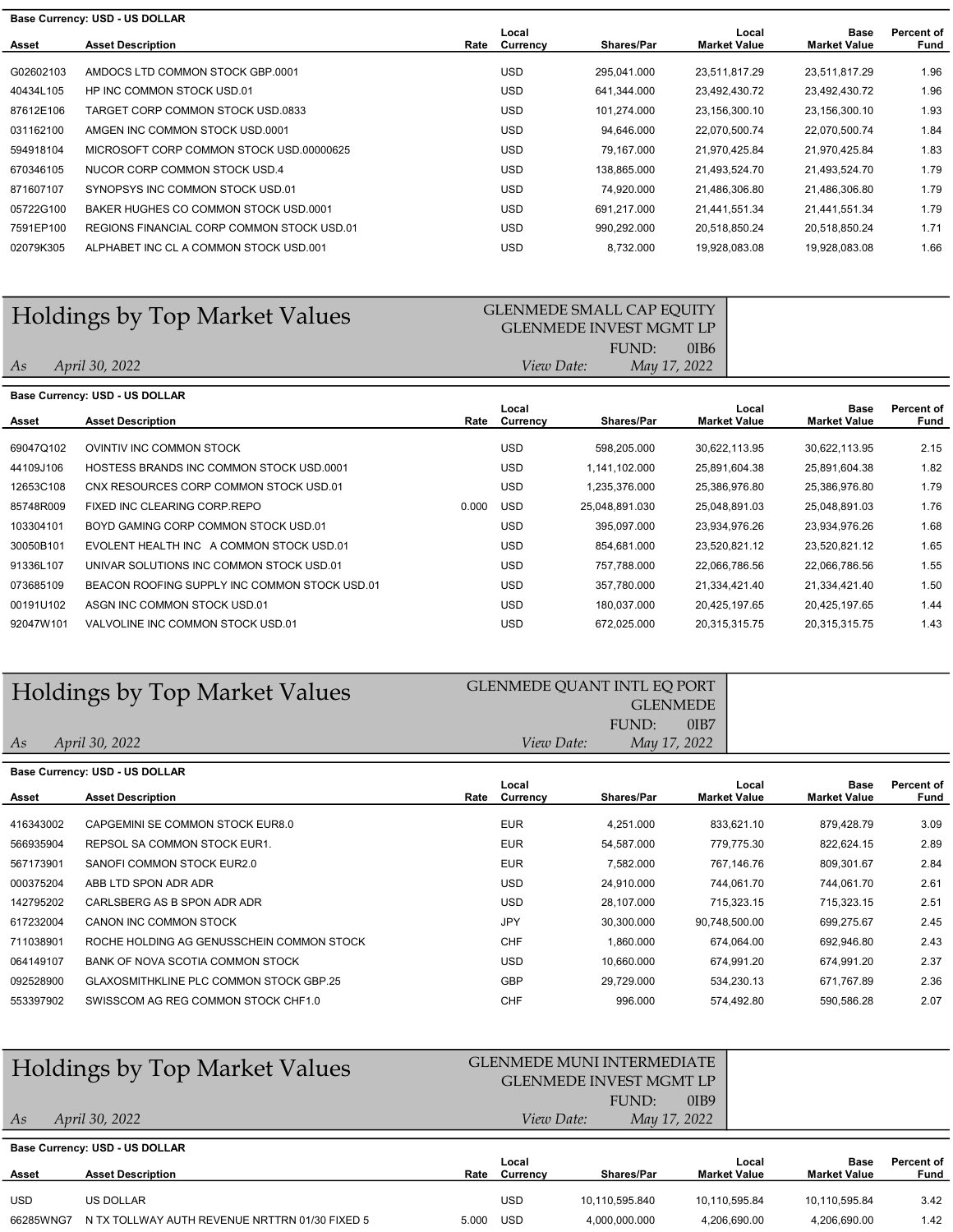| 251130ET3 | DETROIT MI CITY SCH DIST DETSCD 05/26 FIXED 5       | 5.000 | USD        | 4.000.000.000 | 4,000,000.00 | 4,000,000.00 | 1.35 |
|-----------|-----------------------------------------------------|-------|------------|---------------|--------------|--------------|------|
| 452252PE3 | ILLINOIS ST TOLL HIGHWAY AUTH ILSTRN 01/28 FIXED 5  | 5.000 | <b>USD</b> | 3.500.000.000 | 3.896.508.00 | 3.896.508.00 | 1.32 |
| 812643KU7 | PWR RE SEAPWR 09/30 FIXED 4<br>SEATTLE WA MUNITIGHT | 4.000 | <b>USD</b> | 3.695.000.000 | 3.799.156.51 | 3.799.156.51 | 1.29 |
| 91514ADZ5 | UNIV OF TEXAS TX UNIV REVENUES UNIHGR 08/25 FIXED 5 | 5.000 | <b>USD</b> | 3.500.000.000 | 3.772.770.75 | 3.772.770.75 | 1.28 |
| 495098WA9 | KING CNTY WA SCH DIST 405 BEL KINSCD 12/25 FIXED 5  | 5.000 | <b>USD</b> | 3.600.000.000 | 3.752.686.80 | 3.752.686.80 | 1.27 |
| 523494QG0 | LEE CNTY FL SCH BRD COPS LEEEDU 08/28 FIXED 5       | 5.000 | <b>USD</b> | 3.000.000.000 | 3.379.227.60 | 3.379.227.60 | 1.14 |
| 4140186R7 | HARRIS CNTY TX FLOOD CONTROL D HARWTR 10/28 FIXED 5 | 5.000 | <b>USD</b> | 3.000.000.000 | 3.340.390.50 | 3.340.390.50 | 1.13 |
| 677522ZA5 | OHIO ST OHS 06/28 FIXED 5                           | 5.000 | <b>USD</b> | 3.250.000.000 | 3.329.179.43 | 3.329.179.43 | 1.13 |
|           |                                                     |       |            |               |              |              |      |

### Holdings by Top Market Values GLENMEDE HIGH YIELD MUNI PORT

### 0IBD ALLIANCE BERNSTEIN L.P. FUND:

As April 30, 2022 **View Date:** May 17, 2022

|           | Base Currency: USD - US DOLLAR                            |       |            |                   |                              |                             |                    |
|-----------|-----------------------------------------------------------|-------|------------|-------------------|------------------------------|-----------------------------|--------------------|
| Asset     | <b>Asset Description</b>                                  | Rate  | Local      | <b>Shares/Par</b> | Local<br><b>Market Value</b> | Base<br><b>Market Value</b> | Percent of<br>Fund |
|           |                                                           |       | Currency   |                   |                              |                             |                    |
| 919061EH0 | VALDEZ AK MARINE TERMINAL REVE VALTRN 12/29 ADJUSTABLE    | 0.330 | <b>USD</b> | 6.000.000.000     | 6,000,000.00                 | 6,000,000.00                | 2.35               |
| USD.      | US DOLLAR                                                 |       | <b>USD</b> | 2,992,860.280     | 2,992,860.28                 | 2,992,860.28                | 1.17               |
| 64577BKJ2 | NEW JERSEY ST ECON DEV AUTH RE NJSDEV 06/25 FIXED 5       | 5.000 | <b>USD</b> | 2,500,000.000     | 2,652,992.75                 | 2,652,992.75                | 1.04               |
| 914455HD5 | UNIV OF MICHIGAN MI UNVHGR 04/38 ADJUSTABLE VAR           | 0.310 | <b>USD</b> | 2,500,000.000     | 2,500,000.00                 | 2,500,000.00                | 0.98               |
| 74529JQH1 | PUERTO RICO SALES TAX FING COR PRCGEN 07/51 ZEROCPNOID 0  | 0.010 | <b>USD</b> | 11,743,000.000    | 2,459,933.03                 | 2,459,933.03                | 0.96               |
| 64972F4W3 | NEW YORK CITY NY MUNI WTR FIN NYCUTL 06/44 ADJUSTABLE VAR | 0.330 | <b>USD</b> | 2,000,000.000     | 2,000,000.00                 | 2,000,000.00                | 0.78               |
| 576002BP3 | MASSACHUSETTS ST SPL OBLG DEDI MASGEN 01/34 FIXED 5.5     | 5.500 | <b>USD</b> | 1.500.000.000     | 1.783.048.50                 | 1.783.048.50                | 0.70               |
| 594654DQ5 | MICHIGAN ST HSG DEV AUTH SF MT MISHSG 06/49 FIXED 4.25    | 4.250 | <b>USD</b> | 1.710.000.000     | 1.751.978.45                 | 1.751.978.45                | 0.69               |
| 745160SH5 | PUERTO RICO CMWLTH AQUEDUCT PRCUTL 07/35 FIXED 5          | 5.000 | <b>USD</b> | 1.500.000.000     | 1,580,569.80                 | 1,580,569.80                | 0.62               |
| 414009LE8 | HARRIS CNTY TX CULTURAL EDU FA HAREDU 01/48 FIXED 5       | 5.000 | <b>USD</b> | 1,510,000.000     | 1.555.256.21                 | 1,555,256.21                | 0.61               |

## Holdings by Top Market Values<br>GLENMEDE RESPONSIBLE ESG US EQ

### 0IBE GLENMEDE INVEST MGMT LP FUND:

As Base Rate Currency Shares/Par Market Value Market Value 2.36 2.16 2.15 2.15 2.04 2.04 1.98 1.97 1.83 1.78 00971T101 AKAMAI TECHNOLOGIES INC COMMON STOCK USD.01 USD 4,630.000 519,856.40 519,856.40 519,856.40 40434L105 HP INC COMMON STOCK USD.01 USD 14,636.000 536,116.68 536,116.68 370334104 GENERAL MILLS INC COMMON STOCK USD.1 USD 8,143.000 575,954.39 575,954.39 036752103 ANTHEM INC COMMON STOCK USD.01 COMMON STOCK USD.01 USD 1,152.000 578,223.36 578,223.36 59156R108 METLIFE INC COMMON STOCK USD.01 USD 9,094.000 597,293.92 597,293.92 594918104 MICROSOFT CORP COMMON STOCK USD.00000625 USD 2,155.000 598,055.60 598,055.60 02079K305 ALPHABET INC CL A COMMON STOCK USD.001 USD USD 276.000 629,884.44 629,884.44 127387108 CADENCE DESIGN SYS INC COMMON STOCK USD.01 USD 4,176.000 629,949.60 629,949.60 34959E109 FORTINET INC COMMON STOCK USD.001 USD 2,184.000 631,197.84 631,197.84 038222105 APPLIED MATERIALS INC COMMON STOCK USD.01 USD USD 6,245.000 689,135.75 689,135.75 Base Currency: USD - US DOLLAR Local Local Percent of Asset Asset Description Currency Shares/Par Market Value Fund April 30, 2022 View Date: May 17, 2022

# Holdings by Top Market Values GLENMEDE WOMEN IN LEADERSHIP

As

### 0IBF GLENMEDE INVEST MGMT LP FUND: April 30, 2022 View Date: May 17, 2022

Base<br>Market Value Rate Currency Shares/Par Market Value 2.71 2.67 2.64 2.62 2.55 2.50 42824C109 HEWLETT PACKARD ENTERPRISE COMMON STOCK USD.01 USD 38,646.000 595,534.86 595,534.86 2.47 00971T101 AKAMAI TECHNOLOGIES INC COMMON STOCK USD.01 USD USD 5,377.000 603,729.56 603,729.56 02079K305 ALPHABET INC CL A COMMON STOCK USD.001 USD USD 270.000 616,191.30 616,191.30 616,191.30 64110D104 NETAPP INC COMMON STOCK USD.001 USD 8,624.000 631,708.00 631,708.00 260557103 DOW INC COMMON STOCK USD.01 USD 9,585.000 637,402.50 637,402.50 031162100 AMGEN INC COMMON STOCK USD.0001 COMMON 2,765.000 644,770.35 644,770.35 594918104 MICROSOFT CORP COMMON STOCK USD.00000625 USD 2,358.000 654,392.16 654,392.16 Base Currency: USD - US DOLLAR Local Local Percent of Asset Asset Description Currency Shares/Par Market Value Fund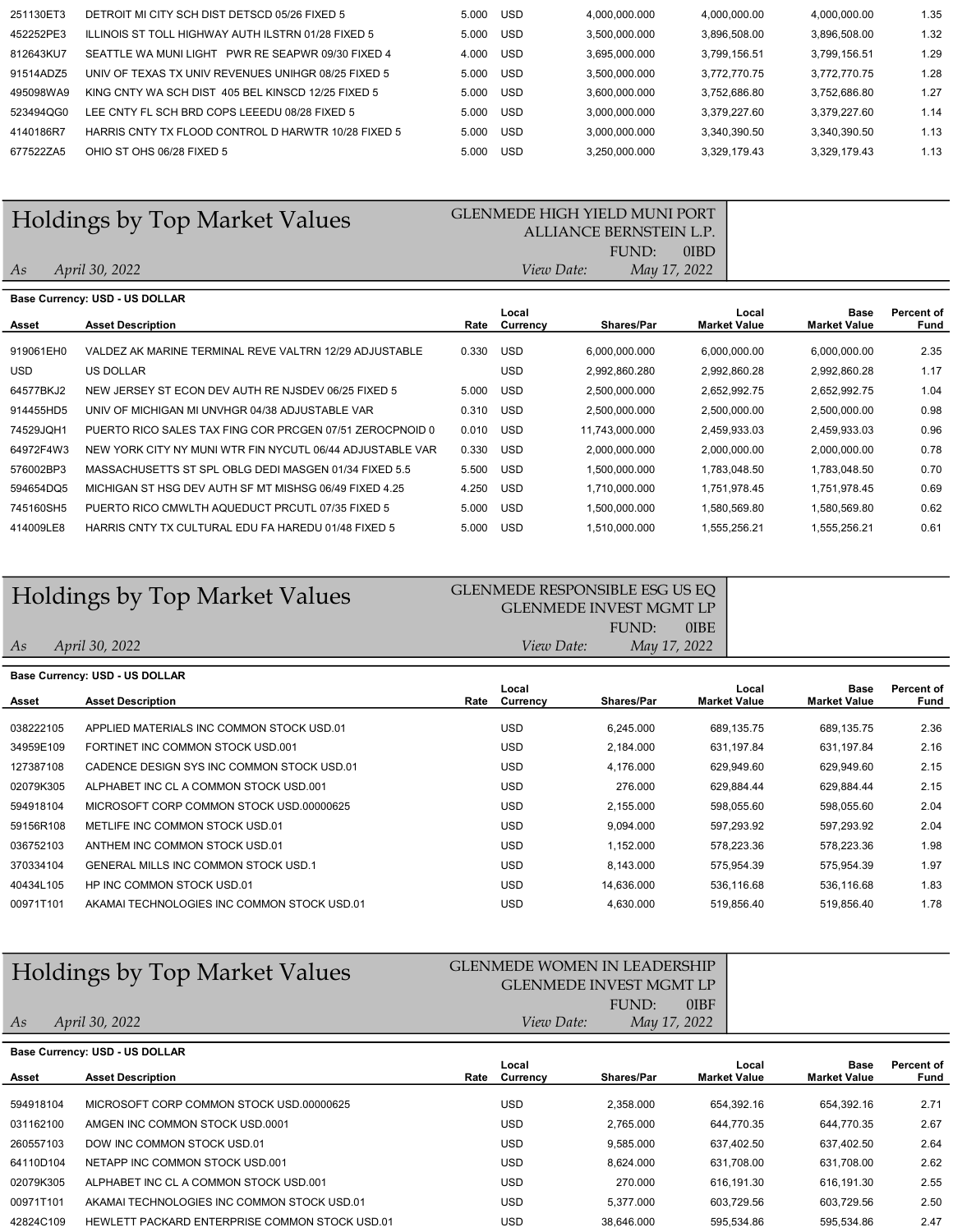| 460690100 | INTERPUBLIC GROUP OF COS INC COMMON STOCK USD.1  | USC | 17.864.000 | 582.723.68 | 582.723.68 | 2.42 |
|-----------|--------------------------------------------------|-----|------------|------------|------------|------|
| 038222105 | APPLIED MATERIALS INC COMMON STOCK USD.01        | USC | 5.128.000  | 565.874.80 | 565.874.80 | 2.35 |
| 099502106 | BOOZ ALLEN HAMILTON HOLDINGS COMMON STOCK USD.01 | USC | 6.752.000  | 551.165.76 | 551.165.76 | 2.28 |

# Holdings by Top Market Values<br>GLENMEDE ST TAX AWARE FIX INC

### FUND: 0IBG GLENMEDE INVEST MGMT LP April 30, 2022 View Date: May 17, 2022

As

| Base Currency: USD - US DOLLAR |                                                            |       |                   |                   |                              |                             |                    |  |  |
|--------------------------------|------------------------------------------------------------|-------|-------------------|-------------------|------------------------------|-----------------------------|--------------------|--|--|
| Asset                          | <b>Asset Description</b>                                   | Rate  | Local<br>Currency | <b>Shares/Par</b> | Local<br><b>Market Value</b> | Base<br><b>Market Value</b> | Percent of<br>Fund |  |  |
| 85748R009                      | FIXED INC CLEARING CORP.REPO                               | 0.000 | USD               | 2,343,871.320     | 2,343,871.32                 | 2,343,871.32                | 4.44               |  |  |
| 592647HD6                      | MET WASHINGTON DC ARPTS AUTH A METAPT 10/24 FIXED 5        | 5.000 | USD               | 1.000.000.000     | 1.049.576.60                 | 1,049,576.60                | 1.99               |  |  |
| 54811GJ50                      | LOWER COLORADO RIVER TX AUTH R LWCGEN 05/24 FIXED 5        | 5.000 | USD               | 1.000.000.000     | 1.048.665.30                 | 1,048,665.30                | 1.99               |  |  |
| 246579LH7                      | DELAWARE VLY PA REGL FINANCIAL DLVGEN 11/24 FIXED 5        | 5.000 | USD               | 750.000.000       | 788,328.68                   | 788.328.68                  | 1.49               |  |  |
| 20775DFJ6                      | CONNECTICUT ST HLTH<br>EDUCTNL CTSHGR 07/48 ADJUSTABLE VAR | 1.100 | USD               | 750.000.000       | 744.404.78                   | 744.404.78                  | 1.41               |  |  |
| 26822LMV3                      | E 470 CO PUBLIC HIGHWAY AUTH EHYTRN 09/39 FLOATING VAR     | 0.538 | USD               | 750.000.000       | 734.913.45                   | 734.913.45                  | 1.39               |  |  |
| 64966LTB7                      | NEW YORK NY NYC 08/23 FIXED 5                              | 5.000 | USD               | 615,000.000       | 636,898.74                   | 636,898.74                  | 1.21               |  |  |
| 66285WWS1                      | N TX TOLLWAY AUTH REVENUE NRTTRN 01/23 FIXED 5             | 5.000 | USD               | 555,000.000       | 566,240.47                   | 566,240.47                  | 1.07               |  |  |
| 686507JF2                      | ORLANDO FL UTILITIES COMMISSIO ORLUTL 10/23 FIXED 5        | 5.000 | <b>USD</b>        | 535.000.000       | 556,483.46                   | 556,483.46                  | 1.05               |  |  |
| 684517SC0                      | ORANGE CNTY FL SCH BRD COPS ORAEDU 08/26 FIXED 5           | 5.000 | <b>USD</b>        | 500,000.000       | 547.179.05                   | 547,179.05                  | 1.04               |  |  |

| <b>Holdings by Top Market Values</b> | <b>GLENMEDE EQUITY INCOME PORT</b><br><b>GLENMEDE INVEST MGMT LP</b> |  |
|--------------------------------------|----------------------------------------------------------------------|--|
| As<br>April 30, 2022                 | 0IBH<br>FUND:<br>May 17, 2022<br><i>View Date:</i>                   |  |
|                                      |                                                                      |  |

|           | Base Currency: USD - US DOLLAR                 |      |            |                   |                     |                     |            |
|-----------|------------------------------------------------|------|------------|-------------------|---------------------|---------------------|------------|
|           |                                                |      | Local      |                   | Local               | Base                | Percent of |
| Asset     | <b>Asset Description</b>                       | Rate | Currency   | <b>Shares/Par</b> | <b>Market Value</b> | <b>Market Value</b> | Fund       |
| 478160104 | JOHNSON + JOHNSON COMMON STOCK USD1.0          |      | <b>USD</b> | 3.792.000         | 684,304.32          | 684,304.32          | 3.19       |
| 713448108 | PEPSICO INC COMMON STOCK USD.017               |      | <b>USD</b> | 3,564.000         | 611,974.44          | 611,974.44          | 2.85       |
| 882508104 | TEXAS INSTRUMENTS INC COMMON STOCK USD1.0      |      | <b>USD</b> | 3.593.000         | 611.708.25          | 611.708.25          | 2.85       |
| 110122108 | BRISTOL MYERS SQUIBB CO COMMON STOCK USD.1     |      | <b>USD</b> | 7.556.000         | 568.740.12          | 568.740.12          | 2.65       |
| 166764100 | CHEVRON CORP COMMON STOCK USD.75               |      | <b>USD</b> | 3,575.000         | 560,095.25          | 560,095.25          | 2.61       |
| 75513E101 | RAYTHEON TECHNOLOGIES CORP COMMON STOCK USD1.0 |      | <b>USD</b> | 5,460.000         | 518.208.60          | 518,208.60          | 2.42       |
| 437076102 | HOME DEPOT INC COMMON STOCK USD.05             |      | <b>USD</b> | 1.707.000         | 512,782.80          | 512,782.80          | 2.39       |
| 580135101 | MCDONALD S CORP COMMON STOCK USD.01            |      | <b>USD</b> | 2.000.000         | 498.320.00          | 498,320.00          | 2.32       |
| 031162100 | AMGEN INC COMMON STOCK USD.0001                |      | <b>USD</b> | 2.046.000         | 477.106.74          | 477.106.74          | 2.22       |
| 907818108 | UNION PACIFIC CORP COMMON STOCK USD2.5         |      | <b>USD</b> | 2.035.000         | 476,780.15          | 476.780.15          | 2.22       |
|           |                                                |      |            |                   |                     |                     |            |

| Holdings by Top Market Values |  |  |
|-------------------------------|--|--|
|                               |  |  |

As

0IBI GLEN QUANT US LG CAP VALUE EQ GLENMEDE INVEST MGMT LP FUND: April 30, 2022 View Date: May 17, 2022

|           | <b>Base Currency: USD - US DOLLAR</b>            |      |                   |                   |                              |                             |                    |
|-----------|--------------------------------------------------|------|-------------------|-------------------|------------------------------|-----------------------------|--------------------|
| Asset     | <b>Asset Description</b>                         | Rate | Local<br>Currency | <b>Shares/Par</b> | Local<br><b>Market Value</b> | Base<br><b>Market Value</b> | Percent of<br>Fund |
|           |                                                  |      |                   |                   |                              |                             |                    |
| 816851109 | SEMPRA ENERGY COMMON STOCK                       |      | <b>USD</b>        | 399,000           | 64.382.64                    | 64.382.64                   | 2.63               |
| 110122108 | BRISTOL MYERS SOUIBB CO COMMON STOCK USD.1       |      | <b>USD</b>        | 817.000           | 61,495.59                    | 61,495.59                   | 2.51               |
| 05722G100 | BAKER HUGHES CO COMMON STOCK USD.0001            |      | <b>USD</b>        | 1.940.000         | 60,178.80                    | 60,178.80                   | 2.46               |
| 717081103 | PFIZER INC COMMON STOCK USD.05                   |      | <b>USD</b>        | 1.202.000         | 58,982.14                    | 58,982.14                   | 2.41               |
| 670346105 | NUCOR CORP COMMON STOCK USD.4                    |      | <b>USD</b>        | 380,000           | 58,816.40                    | 58,816.40                   | 2.40               |
| 742718109 | <b>PROCTER + GAMBLE CO/THE COMMON STOCK</b>      |      | <b>USD</b>        | 333,000           | 53.463.15                    | 53.463.15                   | 2.18               |
| 369550108 | <b>GENERAL DYNAMICS CORP COMMON STOCK USD1.0</b> |      | <b>USD</b>        | 224,000           | 52,982.72                    | 52,982.72                   | 2.16               |
| 74340W103 | PROLOGIS INC REIT USD.01                         |      | <b>USD</b>        | 312,000           | 50.010.48                    | 50.010.48                   | 2.04               |
| 20825C104 | CONOCOPHILLIPS COMMON STOCK USD.01               |      | <b>USD</b>        | 522,000           | 49,861.44                    | 49.861.44                   | 2.03               |
| 493267108 | KEYCORP COMMON STOCK USD1.0                      |      | USD               | 2.497.000         | 48.217.07                    | 48.217.07                   | 1.97               |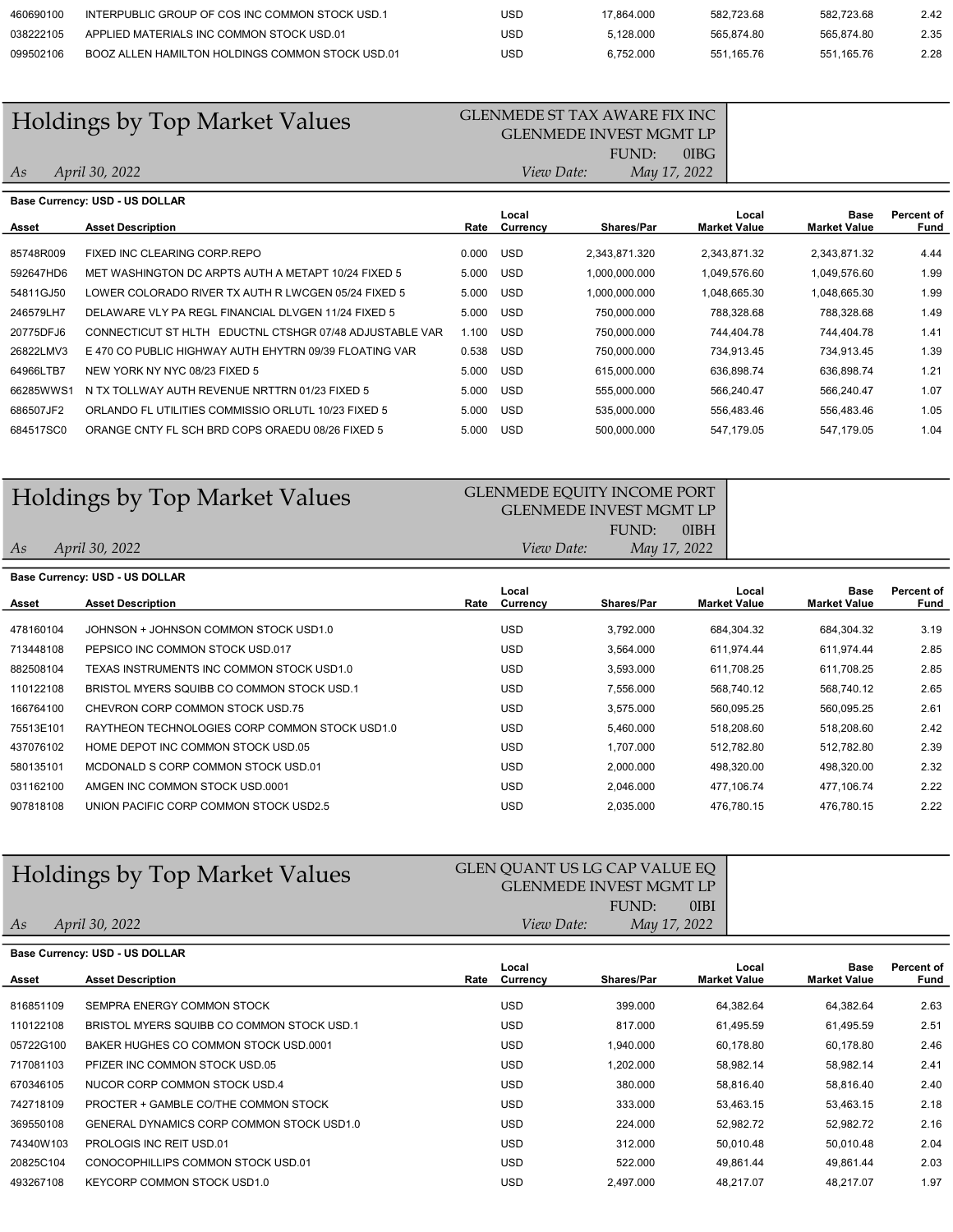# Holdings by Top Market Values<br>GLENMEDE QUANT US SMALL CAP EQ

# GLENMEDE INVEST MGMT LP

FUND:

0IBJ

1.61 1.57 1.37 1.37 1.29 1.28 1.23 1.22 1.19 1.19

| As        | April 30, 2022                                    |      | <i>View Date:</i> | May 17, 2022 |                              |                             |                    |
|-----------|---------------------------------------------------|------|-------------------|--------------|------------------------------|-----------------------------|--------------------|
|           | Base Currency: USD - US DOLLAR                    |      |                   |              |                              |                             |                    |
| Asset     | <b>Asset Description</b>                          | Rate | Local<br>Currency | Shares/Par   | Local<br><b>Market Value</b> | Base<br><b>Market Value</b> | Percent of<br>Fund |
| 90346E103 | US SILICA HOLDINGS INC COMMON STOCK USD.01        |      | <b>USD</b>        | 1.254.000    | 23.299.32                    | 23,299.32                   | 1.61               |
| 95082P105 | WESCO INTERNATIONAL INC COMMON STOCK USD.01       |      | <b>USD</b>        | 185,000      | 22,803.10                    | 22,803.10                   | 1.57               |
| 14888U101 | CATALYST PHARMACEUTICALS INC COMMON STOCK USD.001 |      | <b>USD</b>        | 2,600.000    | 19.812.00                    | 19,812.00                   | 1.37               |
| 318672706 | FIRST BANCORP PUERTO RICO COMMON STOCK USD.1      |      | <b>USD</b>        | 1.455.000    | 19.802.55                    | 19,802.55                   | 1.37               |
| 637870106 | NATIONAL STORAGE AFFILIATES REIT USD.01           |      | <b>USD</b>        | 331.000      | 18.734.60                    | 18.734.60                   | 1.29               |
| 67011P100 | NOW INC COMMON STOCK USD.01                       |      | <b>USD</b>        | 1.707.000    | 18.606.30                    | 18,606.30                   | 1.28               |
| 205768302 | COMSTOCK RESOURCES INC COMMON STOCK USD.5         |      | <b>USD</b>        | 1.043.000    | 17.762.29                    | 17.762.29                   | 1.23               |
| 12662P108 | CVR ENERGY INC COMMON STOCK USD.01                |      | <b>USD</b>        | 706.000      | 17,699.42                    | 17,699.42                   | 1.22               |
| 69318G106 | PBF ENERGY INC CLASS A COMMON STOCK USD.001       |      | <b>USD</b>        | 593.000      | 17.232.58                    | 17.232.58                   | 1.19               |

201723103 COMMERCIAL METALS CO COMMON STOCK USD.01 USD 420.000 17,220.00 17,220.00

# Holdings by Top Market Values GLENMEDE CORE FIXED INCOME

### 1IB3 GLENMEDE INVEST MGMT LP FUND: April 30, 2022 View Date: May 17, 2022

As

As

| Base Currency: USD - US DOLLAR |                                           |       |            |                   |                     |                     |            |  |
|--------------------------------|-------------------------------------------|-------|------------|-------------------|---------------------|---------------------|------------|--|
|                                |                                           |       | Local      |                   | Local               | Base                | Percent of |  |
| Asset                          | <b>Asset Description</b>                  | Rate  | Currency   | <b>Shares/Par</b> | <b>Market Value</b> | <b>Market Value</b> | Fund       |  |
|                                |                                           |       |            |                   |                     |                     |            |  |
| 023135AP1                      | AMAZON COM INC SR UNSECURED 12/34 4.8     | 4.800 | <b>USD</b> | 14.000.000.000    | 15.060.138.10       | 15,060,138.10       | 4.03       |  |
| 3130A3GE8                      | FEDERAL HOME LOAN BANK BONDS 12/24 2.75   | 2.750 | <b>USD</b> | 15,000,000.000    | 14,960,852.85       | 14,960,852.85       | 4.00       |  |
| 3135G0ZR7                      | FANNIE MAE NOTES 09/24 2.625              | 2.625 | <b>USD</b> | 15,000,000.000    | 14.944.007.85       | 14,944,007.85       | 4.00       |  |
| 3132DWDE0                      | FED HM LN PC POOL SD8201 FR 03/52 FIXED 3 | 3.000 | <b>USD</b> | 15.466.709.540    | 14.606.142.75       | 14,606,142.75       | 3.91       |  |
| 85748R009                      | FIXED INC CLEARING CORP.REPO              | 0.000 | <b>USD</b> | 13,323,373.660    | 13,323,373.66       | 13,323,373.66       | 3.57       |  |
| 037833BW9                      | APPLE INC SR UNSECURED 02/36 4.5          | 4.500 | <b>USD</b> | 11.250.000.000    | 11.948.538.04       | 11.948.538.04       | 3.20       |  |
| 3132DWBV4                      | FED HM LN PC POOL SD8152 FR 06/51 FIXED 3 | 3.000 | <b>USD</b> | 12.335.180.990    | 11,673,719.61       | 11,673,719.61       | 3.12       |  |
| 3130AFFX0                      | FEDERAL HOME LOAN BANK BONDS 11/28 3.25   | 3.250 | <b>USD</b> | 11.500.000.000    | 11,628,472.25       | 11,628,472.25       | 3.11       |  |
| 9128284R8                      | US TREASURY N/B 05/25 2.875               | 2.875 | <b>USD</b> | 10.000.000.000    | 9.989.062.50        | 9.989.062.50        | 2.67       |  |
| 912810RD2                      | US TREASURY N/B 11/43 3.75                | 3.750 | <b>USD</b> | 9,000,000.000     | 9.775.546.92        | 9,775,546.92        | 2.62       |  |

# Holdings by Top Market Values<br>GLEN QUANT US TOTAL MARKT EQ

### 1IB4 GLENMEDE INVEST MGMT LP FUND:

April 30, 2022 View Date: May 17, 2022

| <b>Base Currency: USD - US DOLLAR</b>       |      |       |                   |                              |                             |                    |  |
|---------------------------------------------|------|-------|-------------------|------------------------------|-----------------------------|--------------------|--|
| <b>Asset Description</b>                    | Rate | Local | <b>Shares/Par</b> | Local<br><b>Market Value</b> | Base<br><b>Market Value</b> | Percent of<br>Fund |  |
|                                             |      |       |                   |                              |                             |                    |  |
| HP INC COMMON STOCK USD.01                  |      | USD   | 25,120.000        | 920,145.60                   | 920.145.60                  | 1.84               |  |
| LAMAR ADVERTISING CO A REIT USD.001         |      | USD   | 7,840.000         | 865,614.40                   | 865,614.40                  | 1.73               |  |
| DARLING INGREDIENTS INC COMMON STOCK USD.01 |      | USD   | 11,380.000        | 835,178.20                   | 835,178.20                  | 1.67               |  |
| HE SINCLAIR CORP COMMON STOCK               |      | USD   | 21,720.000        | 825,794.40                   | 825,794.40                  | 1.65               |  |
| MOSAIC CO/THE COMMON STOCK USD.01           |      | USD   | 12.800.000        | 798.976.00                   | 798.976.00                  | 1.59               |  |
| MOLINA HEALTHCARE INC COMMON STOCK USD 001  |      | USD   | 2.548.000         | 798.670.60                   | 798.670.60                  | 1.59               |  |
| TARGET CORP COMMON STOCK USD.0833           |      | USD   | 3,420.000         | 781,983.00                   | 781,983.00                  | 1.56               |  |
| EMCOR GROUP INC COMMON STOCK USD.01         |      | USD   | 7.340.000         | 781,563.20                   | 781,563.20                  | 1.56               |  |
| MGIC INVESTMENT CORP COMMON STOCK USD1.0    |      | USD   | 58.820.000        | 768.189.20                   | 768.189.20                  | 1.53               |  |
| SLM CORP COMMON STOCK USD.2                 |      | USD   | 44.620.000        | 746.492.60                   | 746.492.60                  | 1.49               |  |
|                                             |      |       | Currency          |                              |                             |                    |  |

|    | <b>Holdings by Top Market Values</b> | <b>GLENMEDE SECURED OPTIONS PORT</b><br><b>GLENMEDE INVEST MGMT LP</b> |                  |  |
|----|--------------------------------------|------------------------------------------------------------------------|------------------|--|
|    |                                      | FUND:                                                                  | 1IB <sub>5</sub> |  |
| As | April 30, 2022                       | May 17, 2022<br><i>View Date:</i>                                      |                  |  |